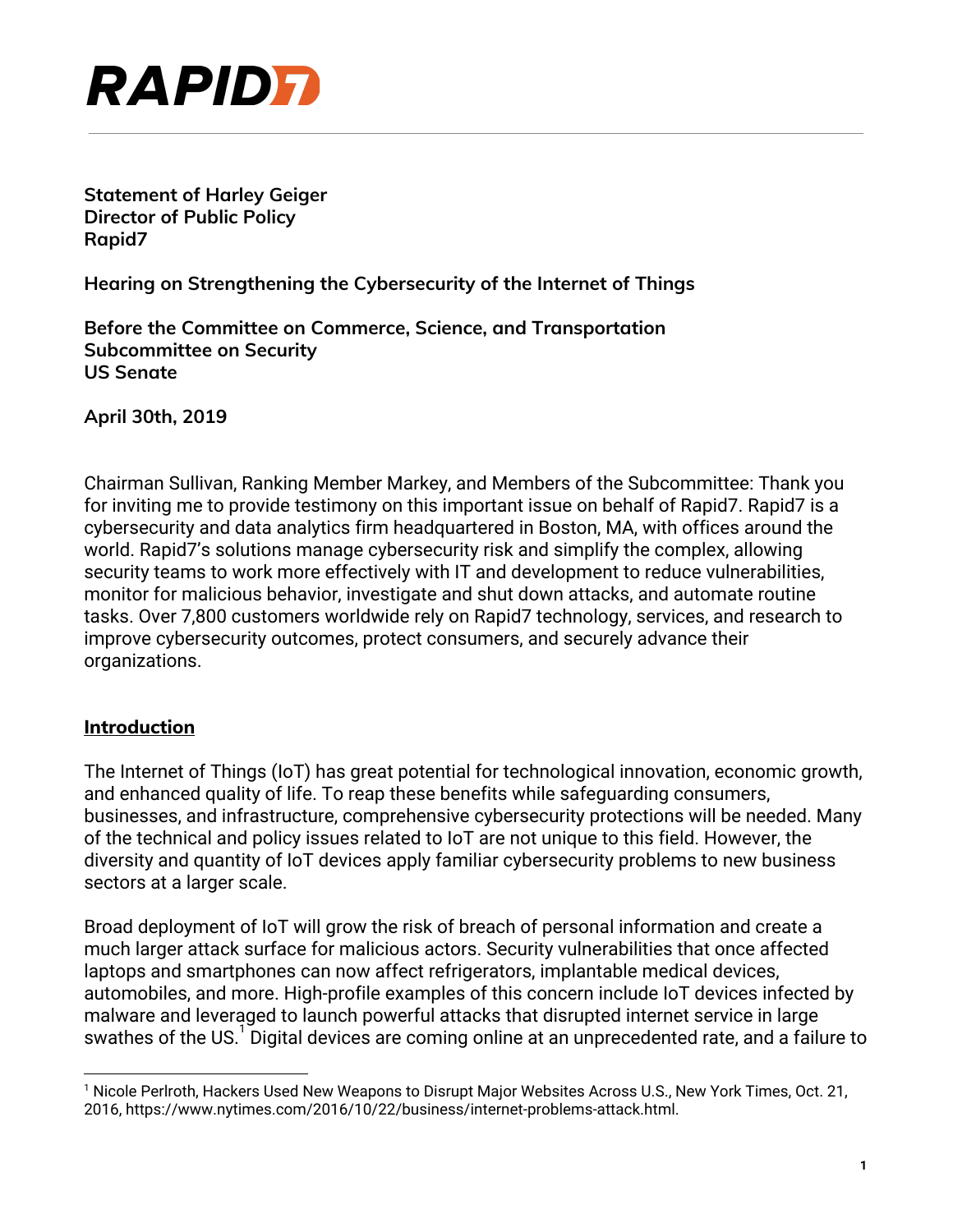integrate reasonable security standards now will create a wave of cybersecurity exposure that will linger in enterprises, households, and infrastructure for some time.

There is growing recognition that purely voluntary risk management of IoT by the private sector is not adequately effective, and that government needs to facilitate or mandate adoption of basic security. An endless push for more voluntary guidance or frameworks delays meaningful security requirements and enforcement. Policymakers have recognized the issue and are starting to take action – at the federal and state level, in the Executive and Legislative Branches, as well as internationally. However, the drive for governments to take a more active role must also be balanced against the risk of a fragmented or overly prescriptive regulatory landscape. The sheer complexity of laws can itself be a barrier to security.

Nonetheless, the federal government need not  $-$  and should not  $-$  accept the premise that its only role in IoT security is that of a convener. Nor would innovation be irreparably stifled by advancing security or transparency baselines for devices that collect intimate details about consumers and whose collective computing power can form a weapon that threatens critical infrastructure.

Rapid7 has four recommendations for Congress:

- **1) Require reasonable security of personal information.** Security of personal information is fundamental to privacy and should be included in any privacy legislation. Legislation that requires risk-based security requirements for personal information will apply to IoT devices collecting and processing that information. This will strengthen some aspects of IoT security in sectors that are otherwise not covered by the jurisdiction of federal agencies.
- **2) Support coordinated but enforceable agency actions on IoT security based on industry standards.** Federal agencies should be empowered to require reasonable security for IoT, including security-by-design principles, within their areas of jurisdiction. To the extent possible, agency requirements should be harmonized by following a consistent baseline supported by industry standards. Voluntary guidance should not replace formal accountability and enforcement mechanisms when baseline security is not met. Congress should exercise its oversight role to ensure agency efforts are effective in strengthening IoT security.
- **3) Facilitate voluntary transparency programs for consumer IoT security.** Congress should support voluntary consumer awareness programs to enhance the transparency of critical security features of consumer IoT devices, such as certifications, seals, or labels. Providing consumers with clear information about critical security features in IoT devices will foster market competition based on security, promote innovation in security, and build trust in the security of IoT products.

https://www.gartner.com/en/newsroom/press-releases/2018-11-07-gartner-identifies-top-10-strategic-iot-technol ogies-and-trends.



<sup>&</sup>lt;sup>2</sup> Gartner estimates 25 billion connected devices will be in use by 2021. Gartner Identifies Top 10 Strategic IoT Technologies and Trends, Gartner, Nov. 7, 2018,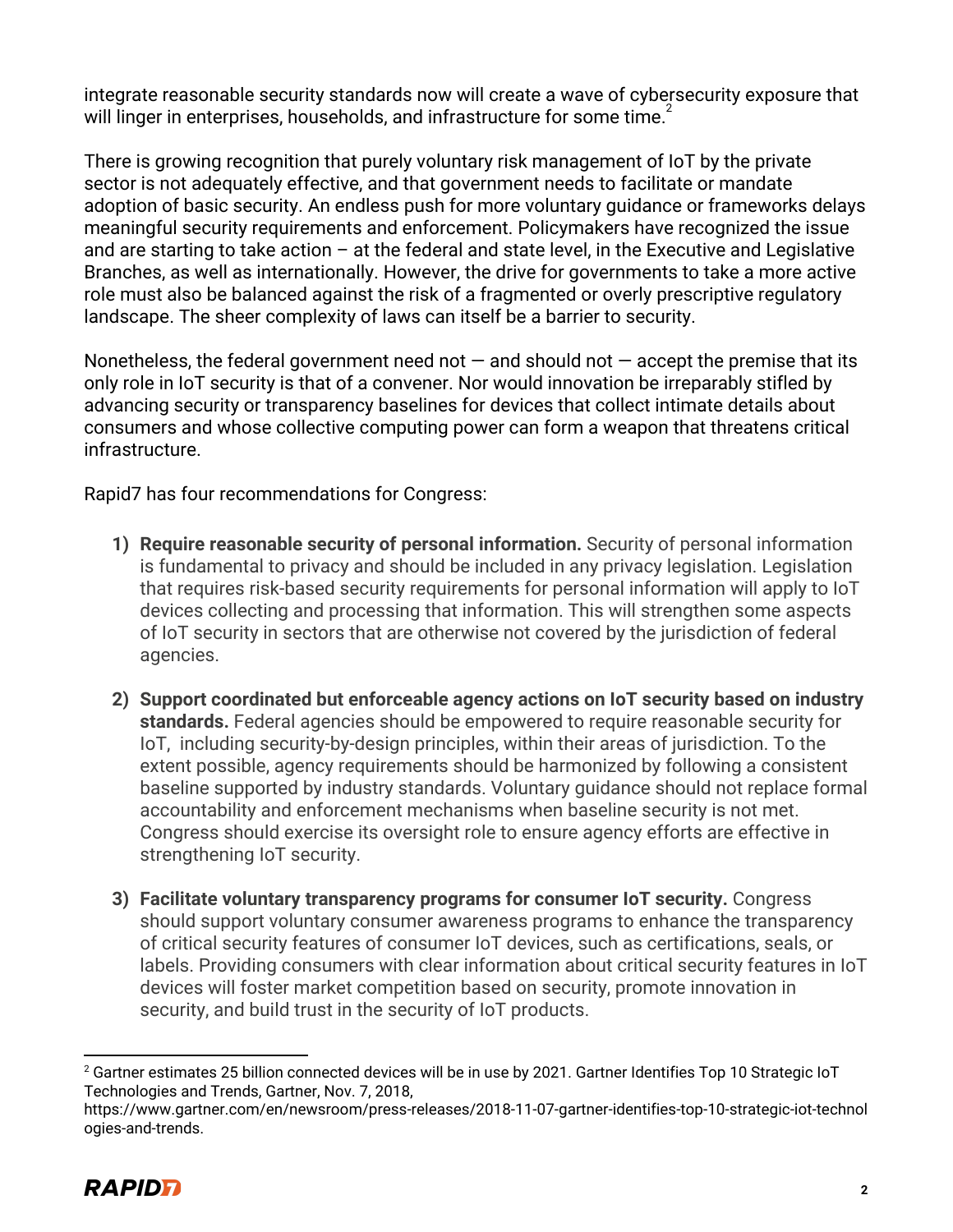**4) Avoid new regulations that chill beneficial security research.** Any new regulations related to IoT should not undermine cybersecurity by imposing blanket access and use restrictions that hinder independent research and repair. Independent security researchers, acting in good faith, that identify and disclose vulnerabilities in coordination with IoT manufacturers can advance security by boosting the likelihood of remediating otherwise unaddressed vulnerabilities.

# **I. IoT Security Challenges**

# **1. "The Internet of Things" encompasses many technologies**

The great variety of IoT devices is a key consideration for policymaking around security. IoT systems can vary considerably from one another, particularly consumer versus industrial applications, and so can their security needs. Because of this, there is no one-size-fits-all solution to IoT security, though some basic security features that are based on outcomes and existing standards can apply to many devices.

An "Internet of Things" device generally refers to a physical object that contains a CPU and memory, runs software, communicates with other devices electronically, and typically uses sensors to collect data about its status or environment. This concept encompasses a huge range of computers — large and expensive objects such as vehicles and industrial robots, as well as small and inexpensive objects such as light bulbs and baby monitors. The security risks, and the potential consequences of security failures, vary across so many different deployments.

It is also critical to recognize that IoT devices typically do not stand alone. Instead, IoT devices are often part of a broader ecosystem with several components: distributed sensors gathering data for the device, the network transmitting data, cloud storage of data gathered by the device, a mobile app for external management and control, companion devices, etc. These components can have their own security issues that implicate the rest of the ecosystem  $-$  for example, device security features will not necessarily prevent attacks on a weak mobile app or sensitive data from leaking from improperly configured cloud storage.<sup>3</sup> In isolation, security features on the device itself will have limited effectiveness.

# **2. Common vulnerabilities and exposures**

Because IoT devices do not normally look or behave like traditional computers, they are often marketed and treated as if they are single-purpose devices, rather than the general-purpose computers they actually are. In addition, IoT brings connectivity to more business sectors that

<sup>3</sup> Tod Beardsley, R7-2018-52: Guardzilla IoT Video Camera Hard-Coded Credential (CVE-2018-5560), Rapid7, Dec. 27, 2018,

https://blog.rapid7.com/2018/12/27/r7-2018-52-guardzilla-iot-video-camera-hard-coded-credential-cve-2018-556  $\Omega$ .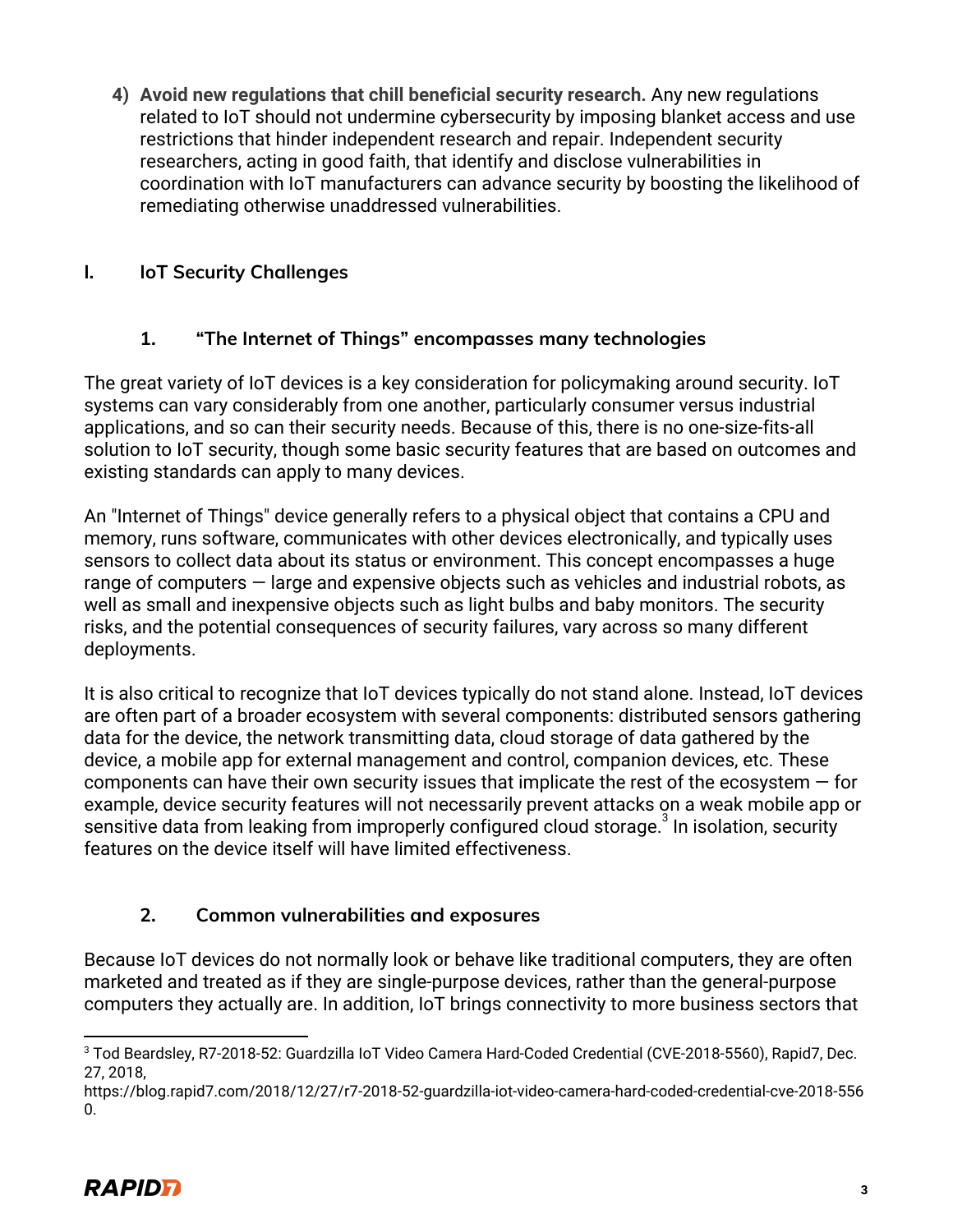previously did not provide networked products and have less experience with managing cybersecurity risks. As a result, basic precautions to thwart casual attackers that manufacturers might take with traditional computers can fail to make it into production of IoT devices.

The items below describe some common vulnerabilities and exposures for IoT devices we have encountered. Not all IoT devices suffer from all of these issues, but in our experience, it is common to find consumer-grade IoT devices that exhibit at least one serious failing.

- a) **Lack of security for stored data:** IoT devices and related services often fail to store data in industry-standard, encrypted formats — both if data is captured on the device or held in the cloud.<sup> $4$ </sup> Failure to protect stored data with cryptography risks breach of the data. This feature is particularly important if the stored data is sensitive or personal to the user.
- b) **Lack of security for data in transit:** IoT devices often fail to use modern cryptographic standards or fail to authenticate properly, risking exposure of user data in transport over both the public internet and local area networks.<sup>5</sup> This puts the device at greater risk of many active and passive network attacks, which could otherwise be defeated with widely used communication encryption protocols like Transport Layer Security (which, among other things, underpins HTTPS).
- c) **Weak credentials:** IoT manufacturers occasionally include default or service accounts, which are either difficult or impossible to disable under normal usage. These accounts often use default or easily guessable passwords, and tend to share the same password, key, or token across many devices.<sup>6</sup> Weak credentials raise the risk that the device can be accessed and controlled by unauthorized users.<sup>7</sup>
- d) **Mobile application access:** Many IoT devices include a mobile app for external management and control. Improperly secured mobile applications can be exploited to provide unauthorized users with control of the device.<sup>8</sup> Some mobile applications are also granted more access rights to a device than what is needed for the

https://www.wired.com/2015/07/gadget-hacks-gm-cars-locate-unlock-start.



<sup>4</sup> Daniel Oberhaus, This Hacker Showed How a Smart Lightbulb Could Leak Your Wi-Fi Password, Jan. 31, 2019, https://motherboard.vice.com/en\_us/article/kzdwp9/this-hacker-showed-how-a-smart-lightbulb-could-leak-yourwi-fi-password.

<sup>5</sup> Iain Thomson, Wi-Fi baby heart monitor may have the worst IoT security of 2016, The Register, Oct. 13, 2016, https://www.theregister.co.uk/2016/10/13/possibly\_worst\_iot\_security\_failure\_yet.

<sup>6</sup> "Based on field experience, passwords for approximately 15 out of 100 devices have never been changed from their default values. And just the five most popular user name/password pairs are enough to get admin access to 1 out of every 10 devices." Positive Technologies, Practical ways to misuse a router, Jun. 16, 2017, http://blog.ptsecurity.com/2017/06/practical-ways-to-misuse-router.html.

 $7$  Dan Goodin, Leak of >1,700 valid passwords could make the IoT mess much worse, Ars Technica, Aug. 25, 2017,

https://arstechnica.com/information-technology/2017/08/leak-of-1700-valid-passwords-could-make-the-iot-mes s-much-worse.

<sup>&</sup>lt;sup>8</sup> Andy Greenberg, This Gadget Hacks GM Cars To Locate, Unlock, And Start Them, Jul. 30, 2015,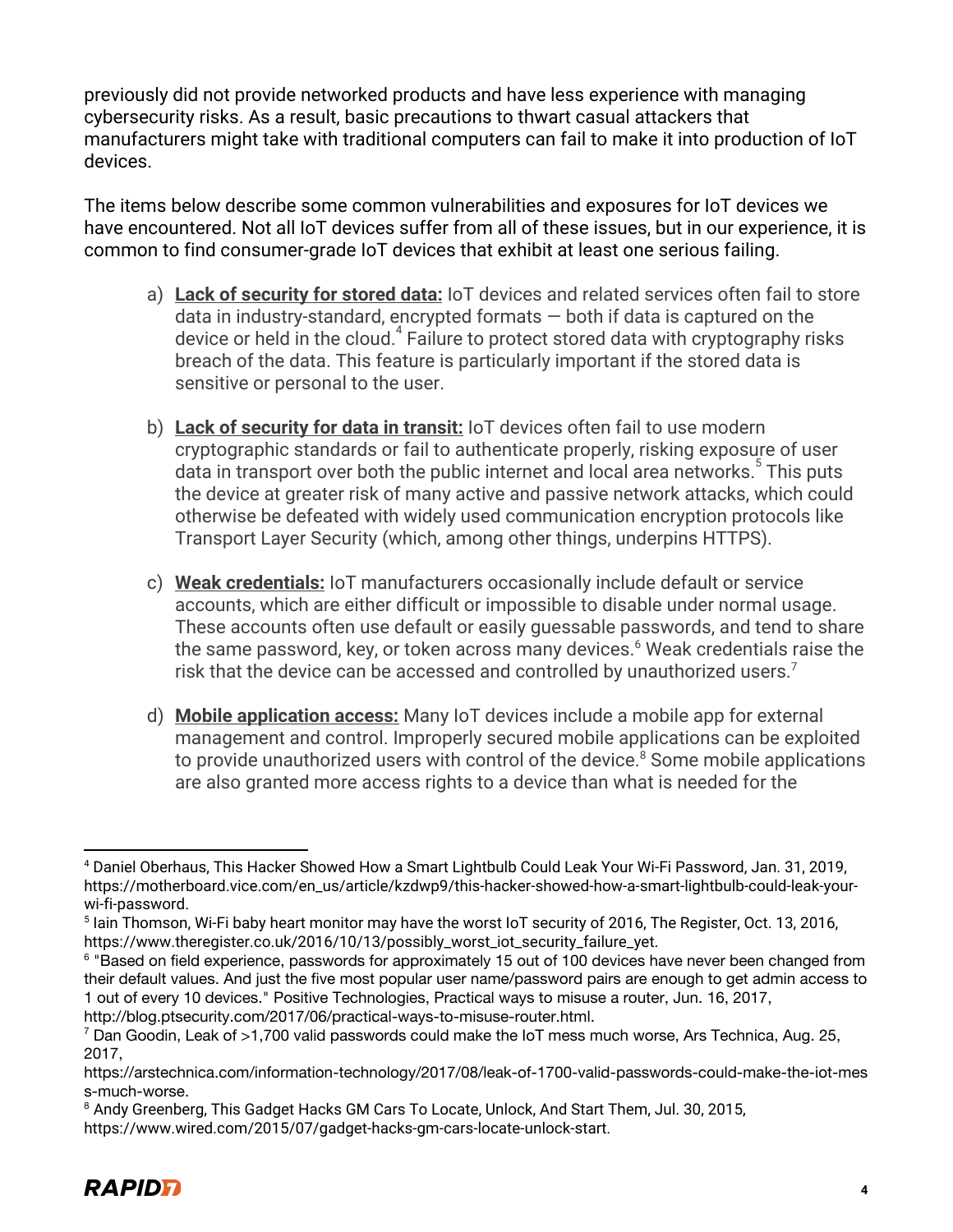application to function properly.<sup>9</sup>

- e) **Lack of segmentation:** When different components of a device share the same memory or circuitry, a flaw in one component can lead to exploitation of another component. For example, an attack on the infotainment system of a vehicle can lead to access of the critical driving functions, such as acceleration or braking.<sup>1</sup> Non-critical controls should be physically and logically separated from systems implicating safety.
- f) **UART access:** Universal Asynchronous Receiver/Transmitter (UART) interfaces often enable a physically close attacker to access and alter IoT devices in ways that bypass the normal authentication mechanisms via a serial cable connection. <sup>II</sup> In addition, UART interfaces tend to grant root access, far exceeding the permissions of regular users, which can enable persistent attacks on devices.
- g) **Insufficient update practices:** IoT devices, unlike most traditional computers, can lack an effective update and upgrade path once the devices leave the manufacturer's warehouse. In some cases, the manufacturer may no longer provide security support (such as patches) after a device outlives its designated shelf life. Without a patching capability, it is difficult to correct devices' known security flaws at a large scale, leaving the devices vulnerable to repeated attacks even when a fix is available.<sup>13</sup> This issue is more prevalent in inexpensive consumer devices that use commodity components, rather than more sophisticated systems.

We do not believe the technical challenges to providing basic security for the majority of IoT devices and associated technologies are insurmountable at present. We are optimistic that reasonably secure IoT deployments will become more common in the future, but we believe it is essential that IoT manufacturers be incentivized to incorporate widely acknowledged security protections from the design phase forward.

https://www.troyhunt.com/data-from-connected-cloudpets-teddy-bears-leaked-and-ransomed-exposing-kids-voic e-messages.



<sup>9</sup> Dan Goodin, Samsung Smart Home flaws let hackers make keys to front door, Ars Technica, May 2, 2016, https://arstechnica.com/information-technology/2016/05/samsung-smart-home-flaws-lets-hackers-make-keys-t o-front-door.

<sup>&</sup>lt;sup>10</sup> Andy Greenberg, Hackers Remotely Kill A Jeep On The Highway - With Me In It, Wired, Jul. 21, 2015, https://www.wired.com/2015/07/hackers-remotely-kill-jeep-highway.

<sup>&</sup>lt;sup>11</sup> Mark Stanislav and Tod Beardsley, Hacking IoT: A Case Study on Baby Monitor Exposures and Vulnerabilities, Rapid7, Sep. 2015,

https://www.rapid7.com/docs/Hacking-IoT-A-Case-Study-on-Baby-Monitor-Exposures-and-Vulnerabilities.pdf. <sup>12</sup> See, e.g., Letter from Mary Engle to Richard J. Lutton, Jr. re: Nest Labs, Inc., FTC File No. 162-3119, Jul. 7, 2016, https://www.ftc.gov/system/files/documents/closing\_letters/nid/160707nestrevolvletter.pdf. See also Jessica Rich, What happens when the sun sets on a smart product?, Fed. Trade Commission, Jul. 13, 2016,

https://www.ftc.gov/news-events/blogs/business-blog/2016/07/what-happens-when-sun-sets-smart-product. <sup>13</sup> Troy Hunt, Data from connected CloudPets teddy bears leaked and ransomed, exposing kids' voice messages, Feb. 28, 2017,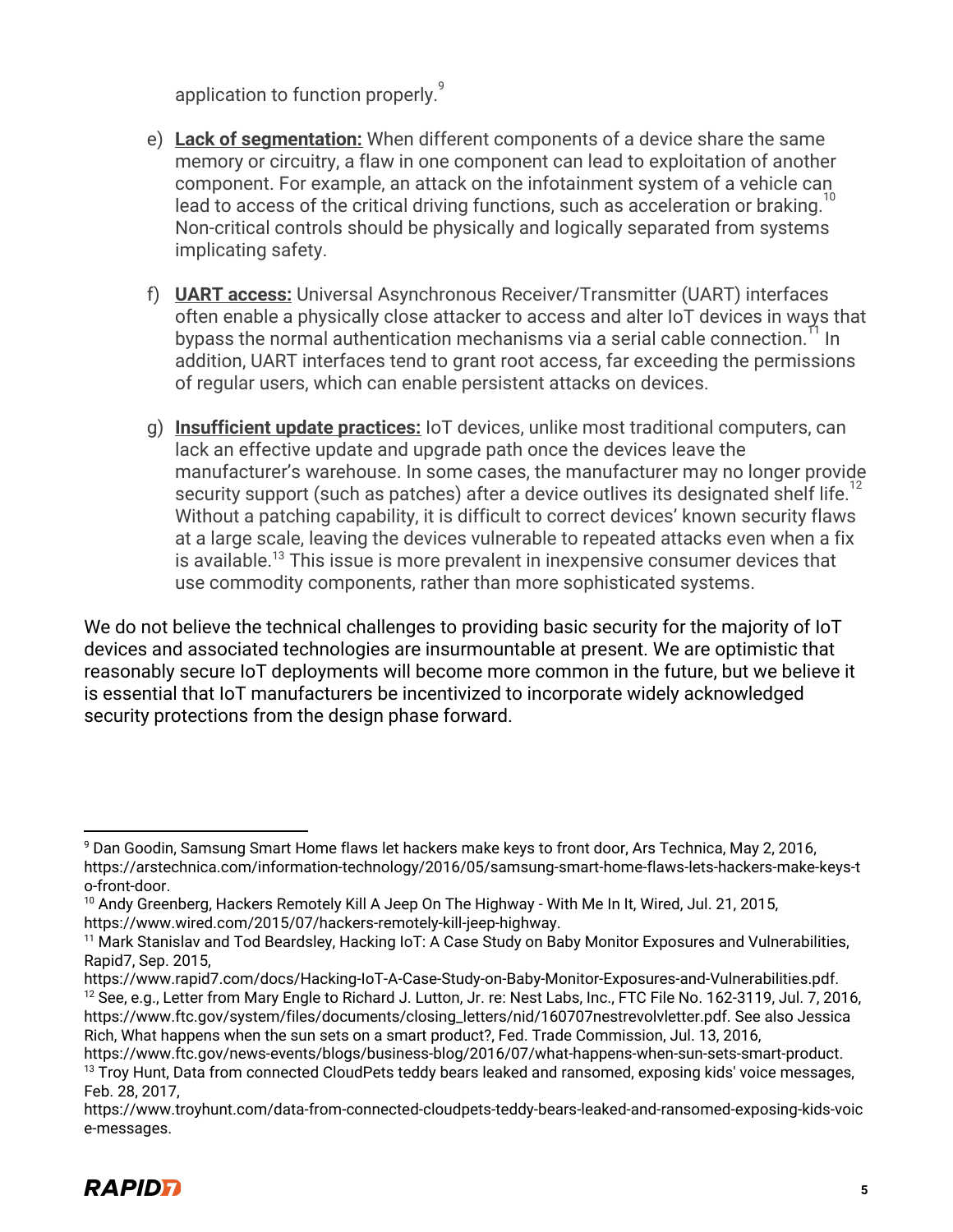### **II. Recommendations for Congress**

### **1. Legislation to require reasonable security for personal information**

Rapid7 strongly supports a national framework requiring reasonable security for consumers' personal information.<sup>14</sup> As Congress considers privacy legislation, it is critical that security of personal information be included, as security is fundamental to privacy.<sup>15</sup> Many of the concerns and events driving the privacy debate, such as accidental data breach or malicious hacking, are a result of security failures, not failures of notice, choice, transparency, or discriminatory use of data.<sup>16</sup> However, if federal privacy legislation once again fails to move forward, we would urge a standalone legislative effort to advance risk-based security for personal information.

Legislation establishing an affirmative security obligation for entities collecting and processing personal information would prompt some basic security improvements to IoT devices that collect and process such information. Numerous, though not all, IoT security vulnerabilities involve unauthorized exposure of data that is typically categorized as "personal information" in data security laws, such as audio and visual recordings, credentials (username and password providing access to an online account), and geolocation data. Because the requirement of reasonable security would be tied to personal information, rather than a definition of IoT, it would cut across IoT deployments in disparate sectors and encompass the other technologies (such as cloud storage) that integrate with the IoT device.<sup>1</sup>

There is a great deal of precedent available for reasonable security requirements. Half of US states have a data security requirement for personal information held by the private sector, $10$ as does the European Union's (EU) General Data Protection Regulation.<sup>19</sup> Similar requirements are well-established in sectoral privacy regulation, such as under COPPA, $^{20}$  GLBA, $^{21}$  and HIPAA.  $22$  What is missing outside of those sectors is a nationwide affirmative obligation for reasonable security of personal information in the US. This would provide more consistent

<sup>&</sup>lt;sup>14</sup> Harley Geiger, Updating Data Security Laws - A Starting Point, Rapid7, May 4, 2018,

https://blog.rapid7.com/2018/05/04/updating-data-security-laws-a-starting-point.

<sup>&</sup>lt;sup>15</sup> See e.g., background of Fair Information Practice Principles: Department of Homeland Security, Privacy Policy Guidance Memorandum, Dec. 29, 2008,

https://www.dhs.gov/xlibrary/assets/privacy/privacy\_policyguide\_2008-01.pdf.

<sup>&</sup>lt;sup>16</sup> See, e.g., The Equifax Data Breach, U.S. House of Representatives, Committee on Oversight and Government Reform, Majority Staff Report, Dec. 2018, pg. 4,

[https://republicans-oversight.house.gov/wp-content/uploads/2018/12/Equifax-Report.pdf.](https://republicans-oversight.house.gov/wp-content/uploads/2018/12/Equifax-Report.pdf)

<sup>17</sup> Federal Trade Commission Staff Report, Internet of Things – Privacy & Security in a Connected World, pg. 49, https://www.ftc.gov/system/files/documents/reports/federal-trade-commission-staff-report-november-2013-wor kshop-entitled-internet-things-privacy/150127iotrpt.pdf.

<sup>18</sup> http://www.ncsl.org/research/telecommunications-and-information-technology/data-security-laws.aspx

<sup>19</sup> Article 32. https://gdpr-info.eu/art-32-gdpr/

<sup>&</sup>lt;sup>20</sup> Children's Online Privacy Protection Act, 16 CFR 312.8.

<sup>&</sup>lt;sup>21</sup> Gramm-Leach-Bliley Act, 16 CFR 314.

<sup>&</sup>lt;sup>22</sup> Health Insurance Portability and Accountability Act, 45 CFR 164.306.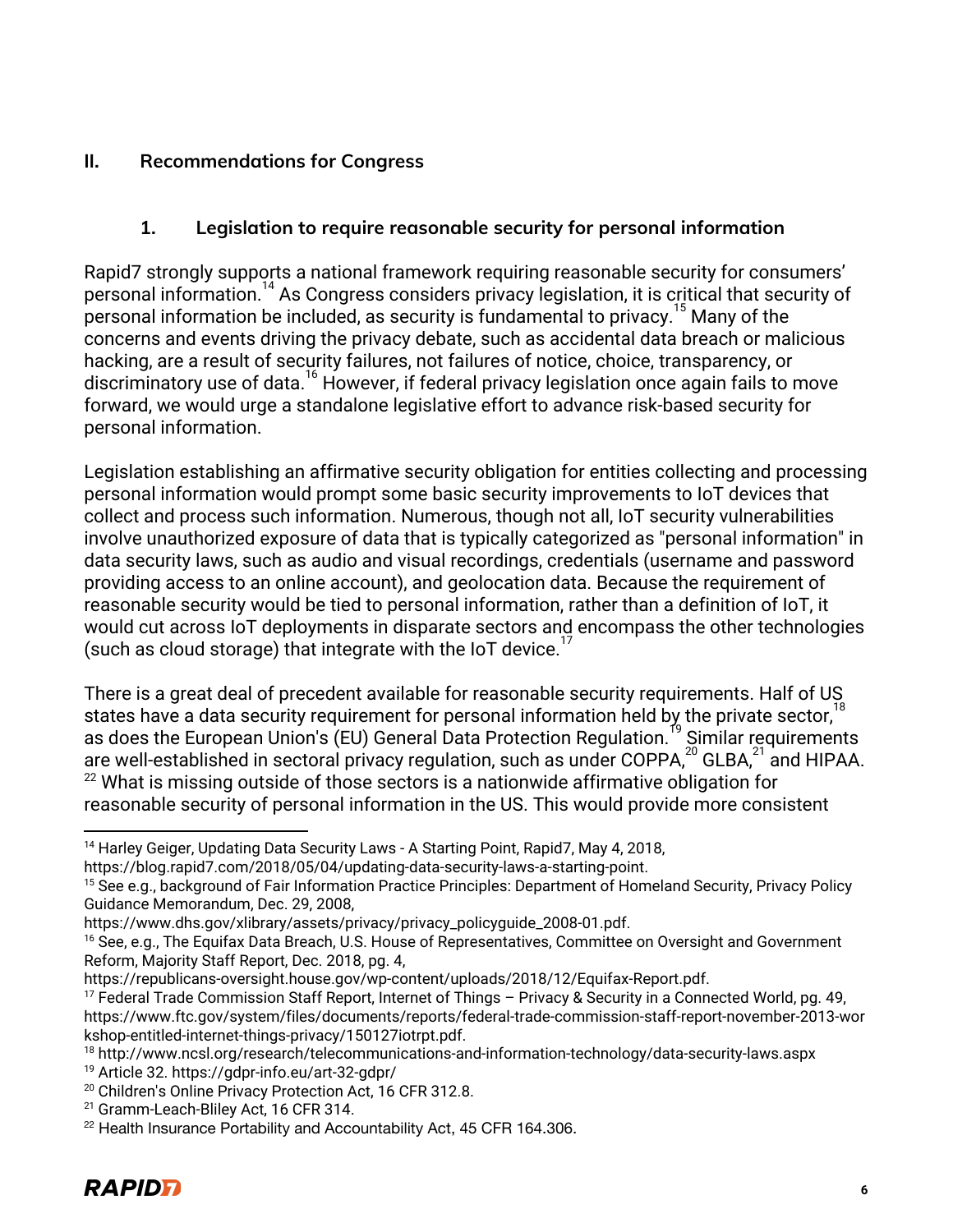expectations for businesses and more consistent protection for consumers. However, if the patchwork of current data security laws is preempted, a federal replacement should not establish substantially weaker protections than the status quo. $2$ 

Breach notification requirements only apply *after* a breach has occurred. Data security safeguards are critical to preventing breaches *before* they occur by addressing the root cause of many breaches: inadequate security. Too often, breach notification requirements are relied on as a substitute for data security  $-$  since complying with breach notification requirements is expensive and difficult, organizations will be inspired to implement strong security safeguards to prevent breaches. Yet this approach is not adequate  $-$  as demonstrated by the continued march of severe data breaches caused by poor security, in spite of all enactment of breach notification laws in all 50 states. A requirement of reasonable security for personal information is distinct from breach notification, and should be considered separately.

Privacy legislation that fails to integrate security will have negative consequences for consumers. Unfortunately, this is occurring in several states that are among the half without data security laws – most notably the Washington Privacy Act,  $^{24}$  but also legislation in Illinois, Montana, New Jersey, North Dakota, and others.<sup>25</sup> Some of these efforts copycat the California Consumer Privacy Protection Act, which did not include data security provisions – but California already has a data security law.<sup>26</sup> This problem will be especially serious if a federal 26 privacy bill excludes security provisions but preempts state security laws.

### **2. Support coordinated but enforceable agency actions on IoT security based on industry standards**

Recognizing the differences in IoT systems, we do not recommend Congress attempt prescriptive IoT-specific legislation at this time. Instead, regulatory efforts should be undertaken by agencies that already oversee those sectors and have deep knowledge of their practices. Ideally, regulatory bodies would work in a coordinated fashion to achieve consistency where possible. Congress should support agencies' efforts and exercise its oversight role to ensure their activities are effective in appropriately advancing reasonable IoT security.

Several agencies have started the work of articulating how IoT security fits within their authorities. Examples include the Food and Drug Administration, $27$  the National Highway

https://blog.rapid7.com/2018/05/04/updating-data-security-laws-a-starting-point.

<sup>24</sup> Washington Privacy Act, SB.5376, Feb. 18, 2019,

<sup>&</sup>lt;sup>23</sup> In particular, we urge that a federal baseline be risk-based, not be limited to protecting against economic or physical harm, avoid requiring real names to qualify as "personal information," and incentivize use of encryption. Harley Geiger, Updating Data Security Laws – A Starting Point, Rapid7, May 4, 2018,

http://lawfilesext.leg.wa.gov/biennium/2019-20/Pdf/Bills/Senate%20Bills/5376-S.pdf.

<sup>25</sup> Respectively: SB.1502 (IL), HB.457 (MT), S.2834 (NJ), HB.1485 (ND).

<sup>26</sup> CA Civ. Code 1798.81.5(b)

<sup>&</sup>lt;sup>27</sup> FDA, Content of Premarket Submissions for Management of Cybersecurity of Medical Devices, Draft Guidance, Oct. 18, 2018,

https://www.fda.gov/downloads/MedicalDevices/DeviceRegulationandGuidance/GuidanceDocuments/UCM6235 29.pdf. See also, Food and Drug Administration, Postmarket Management for Cybersecurity in Medical Devices,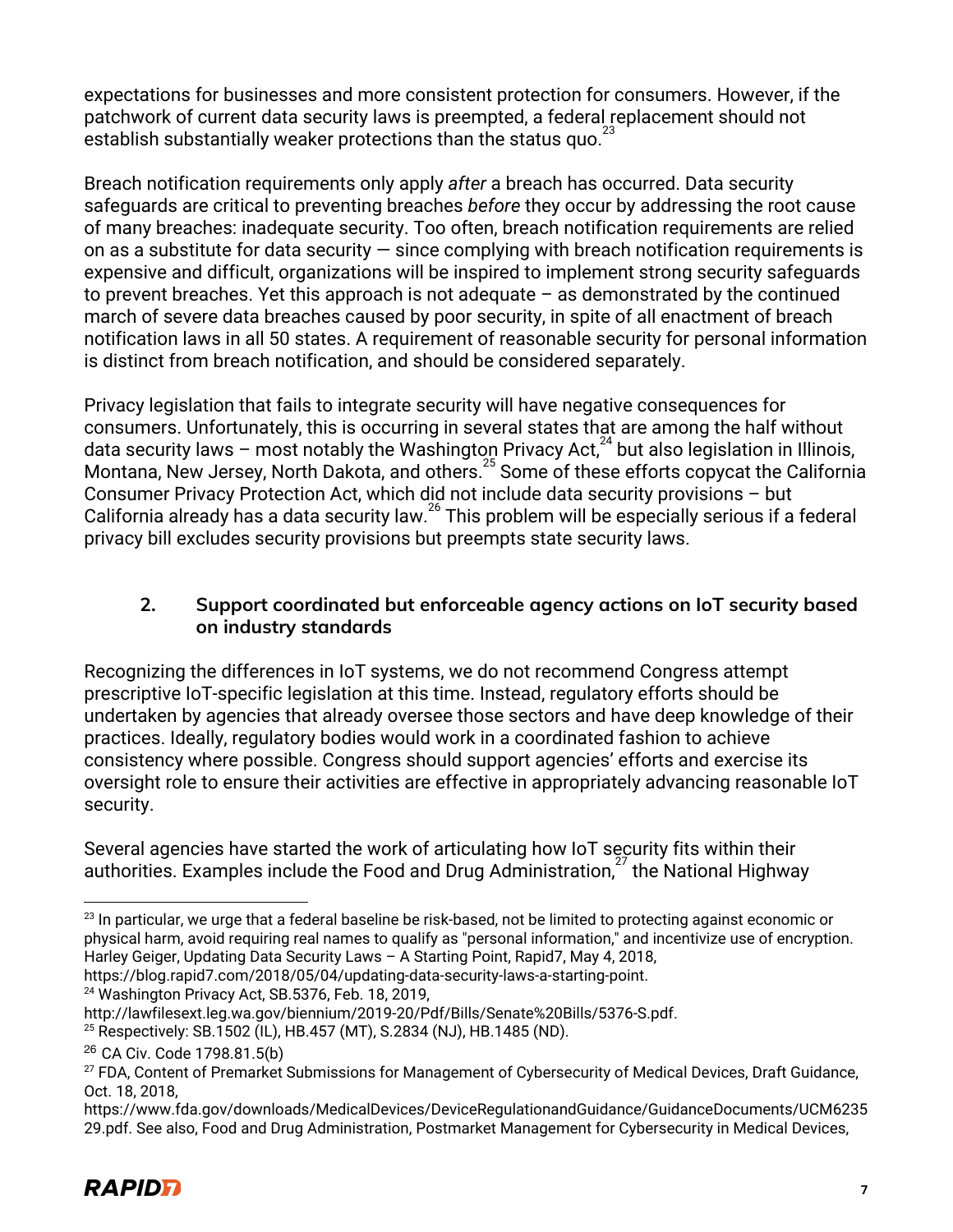Transportation Administration, $^{^{28}}$ the Consumer Product Safety Commission, $^{^{29}}$  the Federal Energy Regulatory Commission, $30$  the Federal Trade Commission, $31$  and the Department of Defense.<sup>32</sup> Many of these efforts are voluntary but provide insight into how agencies expect IoT manufacturers and operators to mitigate basic security risks.

Congress should encourage other agencies to provide explicit guidance and, where appropriate, enforceable rules regarding the security of internet-connected devices under their jurisdiction. For example, the Federal Aviation Administration's cybersecurity expectations for unmanned aircraft should be clear, as should the Office of Management and Budget's security standards for IoT devices procured by the federal government. If there is a gap in authority, or if existing standards are unacceptably weak, Congress should consider legislation to prompt agency action without being overly prescriptive.<sup>33</sup>

NIST's work on authoritative, voluntary standards is extremely useful. NIST has dozens of initiatives related to IoT security, with about a dozen more planned.<sup>34</sup> NIST's ongoing work to define a "Core Security Capability Baseline" will help establish minimum security-by-design practices that should apply to the vast majority of IoT devices. $35$  This can further inform expectations in consumer, federal, and industrial contexts. Rapid7's suggestions for these baseline capabilities have been the following:

- 1. **Asset identification:** The IoT device can be identified on a network.
- 2. **Update capability:** The IoT device's software and firmware can be updated post-market via a secure process.

Dec. 28, 2016,

https://www.fda.gov/downloads/MedicalDevices/DeviceRegulationandGuidance/GuidanceDocuments/ucm4820 22.pdf.

<sup>&</sup>lt;sup>28</sup> NHTSA, Cybersecurity Best Practices for Modern Vehicles, Oct. 15, 2016,

https://www.nhtsa.gov/staticfiles/nvs/pdf/812333\_CybersecurityForModernVehicles.pdf.

<sup>&</sup>lt;sup>29</sup> CPSC, Statement of Commissioner Kaye, Regarding A Framework Of Safety For The Internet Of Things, Jan. 31, 2019,

https://www.cpsc.gov/s3fs-public/A\_Framework\_for\_Safety\_Across\_the\_Internet\_of\_Things\_1-31-2019\_0.pdf. <sup>30</sup> 18 CFR 40.

<sup>&</sup>lt;sup>31</sup> Kristin Cohen and Peder Magee, FTC updates COPPA compliance plan for business, Federal Trade Commission, Jun. 21, 2017,

https://www.ftc.gov/news-events/blogs/business-blog/2017/06/ftc-updates-coppa-compliance-plan-business. Federal Trade Commission, *Careful Connections, Building Security in the Internet of Things*, Jan. 2015,

https://www.ftc.gov/system/files/documents/plain-language/pdf0199-carefulconnections-buildingsecurityintern etofthings.pdf.

<sup>32</sup> DoD CIO, Policy Recommendations for the Internet of Things, U.S. Department of Defense, December 2016, pg. 6, https://www.hsdl.org/?view&did=799676.

<sup>&</sup>lt;sup>33</sup> For example, Rapid7 supports initiating clear standards for federal government procurement of IoT, which is the aim of S.734, the IoT Cybersecurity Improvement Act of 2019. Jen Ellis, The IoT Cybersecurity Improvement Act of 2019, Rapid7, Mar. 27, 2019,

https://blog.rapid7.com/2019/03/27/the-iot-cybersecurity-improvement-act-of-2019.

<sup>&</sup>lt;sup>34</sup> NIST, IoT Cybersecurity-Related Initiatives at NIST, Apr. 11, 2018,

https://www.nist.gov/itl/applied-cybersecurity/nist-initiatives-iot.

<sup>35</sup> Dept. of Commerce, A Road Map Toward Resilience Against Botnets, Nov. 29, 2018,

https://www.commerce.gov/sites/default/files/2018-11/Botnet%20Road%20Map%20112918%20for%20posting\_ 0.pdf.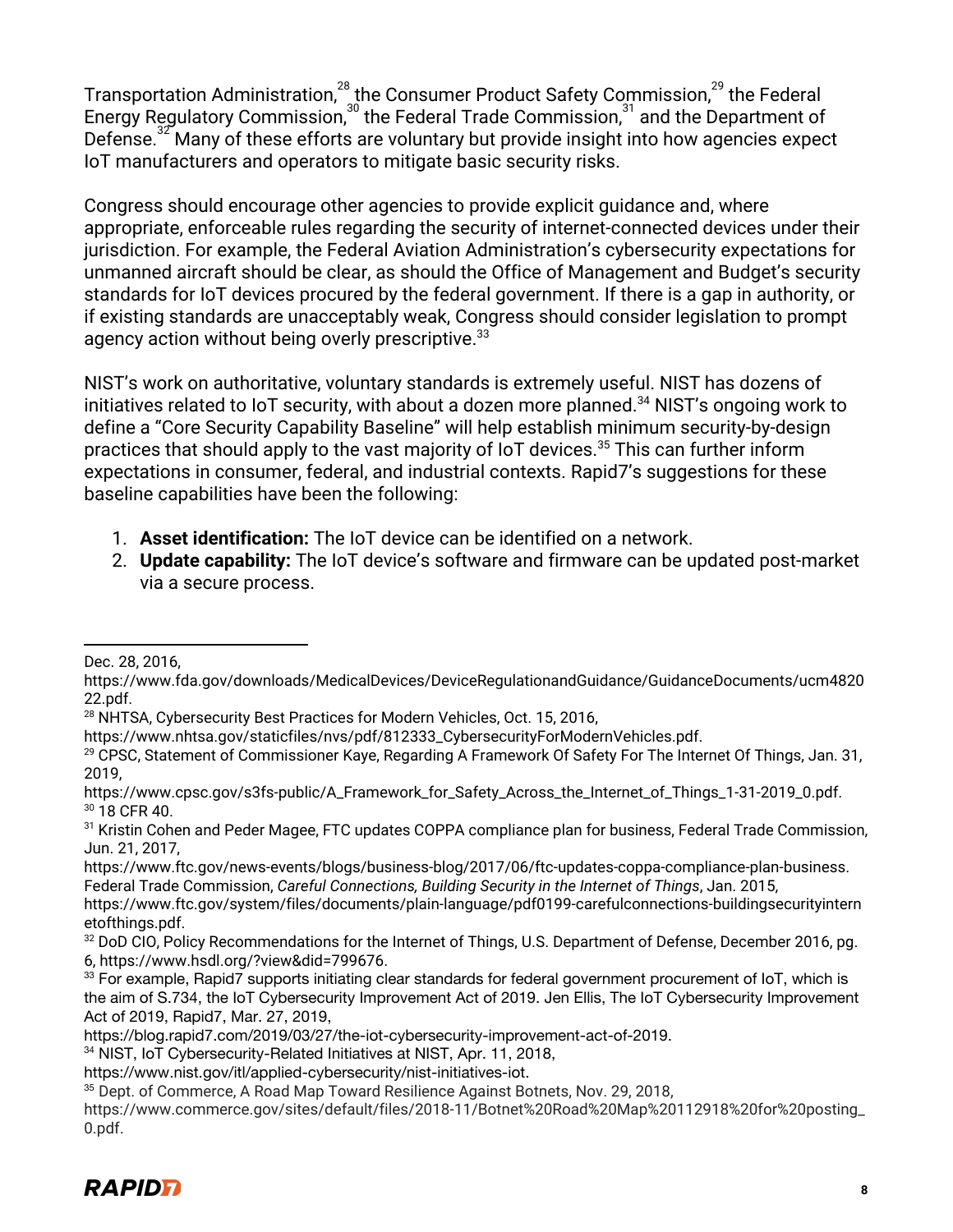- 3. **Secure sensitive information:** The IoT device can use cryptography to secure stored and transmitted personally identifiable information, safety-critical information, credentials, or otherwise sensitive data.
- 4. **No shared credentials:** The IoT device does not use a default credential that is shared by many other IoT devices or is widely known.<sup>36</sup>
- 5. **Vulnerability handling:** The manufacturer should have an administrative process for accepting unsolicited vulnerability reports and acting on them.

However, it is important to point out that the above baseline features are already incorporated into many IoT standards and best practices documents. Government agencies, trade groups, and standards bodies have released a host of guidance and best practices for mitigating IoT security risks.<sup>37</sup> In fact, these are established best practices for traditional technologies, not just IoT. $38$  As a result, Congress should be skeptical of claims that it is necessary to wait for the development of additional standards or best practices in order to have an expectation that the vast majority of IoT devices meet these basic features.

# **3. Facilitate voluntary transparency programs for security of consumer IoT**

Rapid7 recommends Congress support voluntary processes that enhance the transparency of critical security features of consumer IoT devices. Consumer awareness plays an important role in IoT security, and end users would ideally evaluate device security as a routine part of purchasing. Yet consumers often have little insight into the presence of security features in an IoT device prior to purchase, which hinders informed buying decisions. Providing consumers with clear information about critical security features in IoT devices will foster market competition based on security, promote innovation in security, and build trust in the security of IoT products.

To help address this lack of transparency, numerous government and private-sector efforts aim to provide an IoT security certification or seal – similar to Energy Star, the recycling symbol, or nutrition labels. The National Telecommunications and Information Administration facilitated the successful completion of a transparency proposal focused on IoT security update capability and end-of-life.<sup>39</sup> Recently, the Departments of Commerce and Homeland

Telecommunications and Information Administration, Communicating IoT Device Security Update Capability to Improve Transparency for Consumers, Jul. 18, 2017,



<sup>36</sup> California passed this requirement into law Sep. 28, 2018. It goes into effect in 2020. California SB 327, Sec. 1, https://leginfo.legislature.ca.gov/faces/billTextClient.xhtml?bill\_id=201720180SB327.

<sup>&</sup>lt;sup>37</sup> In addition to the guidance cited elsewhere in the testimony, see also: US Department of Homeland Security, Strategic Principles for Securing the Internet of Things (IoT), Nov. 15, 2016,

https://www.dhs.gov/sites/default/files/publications/Strategic\_Principles\_for\_Securing\_the\_Internet\_of\_Things-2 016-1115-FINAL....pdf. United Kingdom Department for Digital, Culture Media, & Sport, Code of Practice for Consumer IoT Security, Oct. 14, 2018,

https://www.gov.uk/government/publications/code-of-practice-for-consumer-iot-security. Microsoft, Security best practices for Internet of Things (IoT), Oct. 8, 2018,

https://docs.microsoft.com/en-us/azure/iot-fundamentals/iot-security-best-practices. Online Trust Alliance, OTA IoT Trust Framework v2.5, May 22, 2018, https://www.internetsociety.org/iot/trust-framework.

<sup>38</sup> See, e.g., Council to Secure the Digital Economy, International Anti-botnet guide, 2018,

https://securingdigitaleconomy.org/wp-content/uploads/2018/11/CSDE-Anti-Botnet-Report-final.pdf.  $39$  The document was produced as part of a consensus-based multistakeholder process. National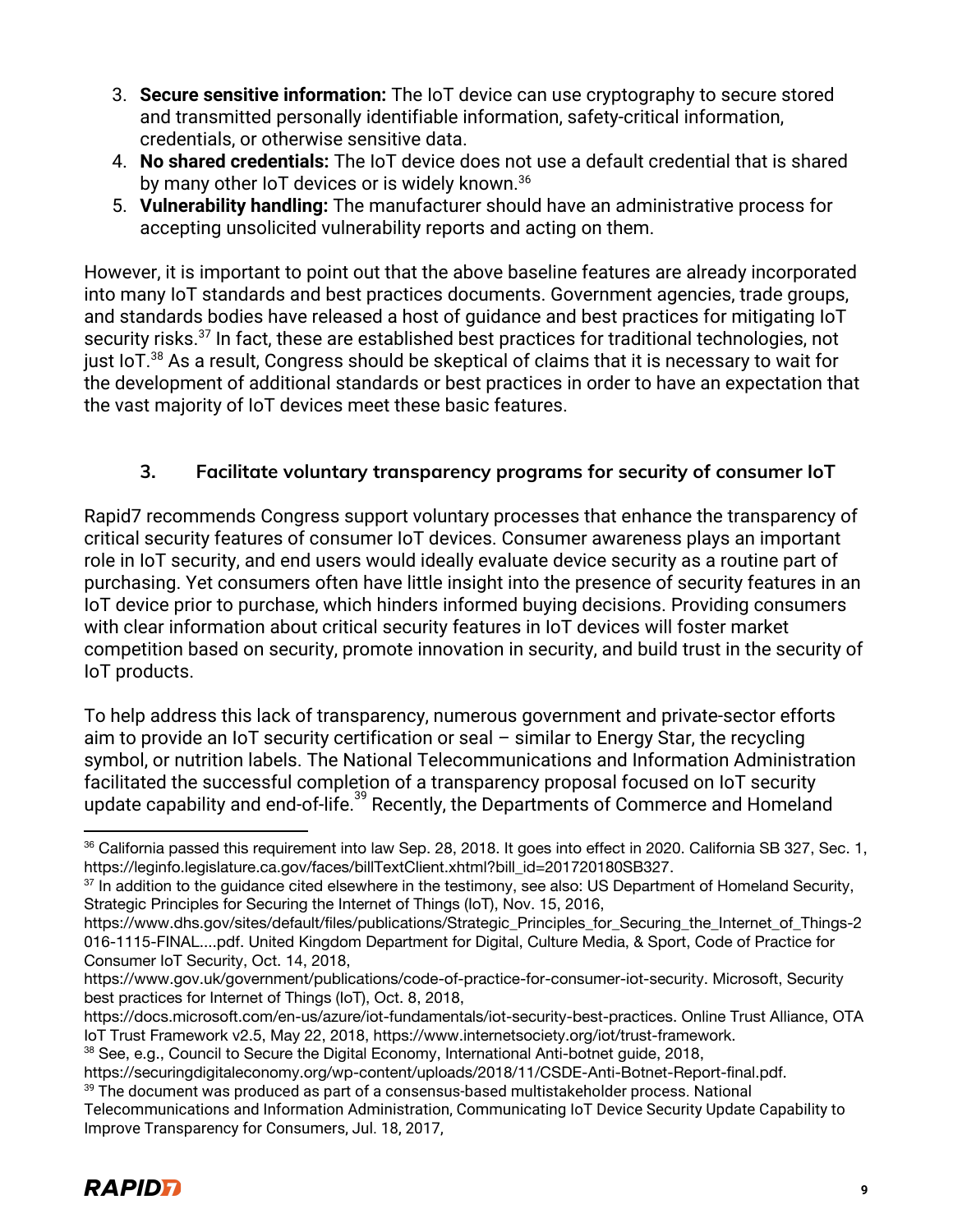Security released their "Botnet Roadmap," which includes planned projects related to labeling and assessment programs for both consumer and industrial IoT. $40^{\circ}$  The EU Cybersecurity Act will also establish voluntary certification schemes for IoT, as well as other ICT products and services. Per the EU Cybersecurity Act, the certification schemes must designate basic, substantial, or high levels of security, with reference to available standards.<sup>41</sup> These schemes aim to strengthen the overall level of security in the EU and enable consumers to accurately gauge the relative security of certified products.<sup>4</sup>

In addition to these important efforts, we are encouraged that Congress is also exploring market-based means to bring information about the security of IoT products to the attention of consumers.<sup>43</sup> Senator Markey's Cyber Shield Act would require the Department of Commerce to convene public- and private-sector experts to establish security benchmarks for select connected products. The working group would be encouraged to incorporate existing standards rather than create new ones, and the benchmark would change over time to keep pace with evolving threats and expectations. The process, like that which produced the NIST Cybersecurity Framework, would be open for public review and comment. Manufacturers may voluntarily display "Cyber Shield" labels on IoT products that meet the security benchmarks (as certified by an accredited testing entity). $4$ 

The approach is not without its challenges. To be effective, the security benchmarks must be clear and focused, and consumers should recognize the certification or seal does not promise complete security. The program would need buy-in from security experts and responsible manufacturers. Nonetheless, strengthening the IoT ecosystem will require a multi-pronged approach from policymakers, and Rapid7 believes initiatives like these can be very useful tools for empowering consumers.

# **4. Avoid chilling independent security research**

IoT security risks can prompt regulatory proposals to block access to device software unless authorized by the manufacturer or operator. Rapid7 believes this approach would be misguided. While safety and crime deterrence is certainly an important consideration for IoT, any new regulations related to IoT should not undermine cybersecurity by imposing blanket access and use restrictions that chill independent research and repair. Independent security researchers will be critical to match the greater need for security as IoT devices are more

https://www.ntia.doc.gov/files/ntia/publications/communicating\_iot\_security\_update\_capability\_for\_consumers\_ -\_jul\_2017.pdf.

<sup>&</sup>lt;sup>40</sup> Completion of this work is not expected until mid-2021. Dept. of Commerce, A Road Map Toward Resilience Against Botnets, Nov. 29, 2018, pgs. 5-8,

https://www.commerce.gov/sites/default/files/2018-11/Botnet%20Road%20Map%20112918%20for%20posting\_ 0.pdf.

<sup>41</sup> See Articles 46, 51-54. European Parliament, Cybersecurity Act, Adopted Text, Mar. 12, 2019, http://www.europarl.europa.eu/sides/getDoc.do?pubRef=-//EP//NONSGML+TA+P8-TA-2019-0151+0+DOC+PDF+ V0//EN.

<sup>42</sup> *Id.*, Recitals 6-10.

<sup>43</sup> Harley Geiger, Legislation to Strengthen IoT Marketplace Transparency, Jun. 26, 2017,

https://blog.rapid7.com/2017/06/26/legislation-to-strengthen-iot-marketplace-transparency.

<sup>44</sup> Cyber Shield Act of 2017, S.2020, 115th Cong., Oct. 26, 2017.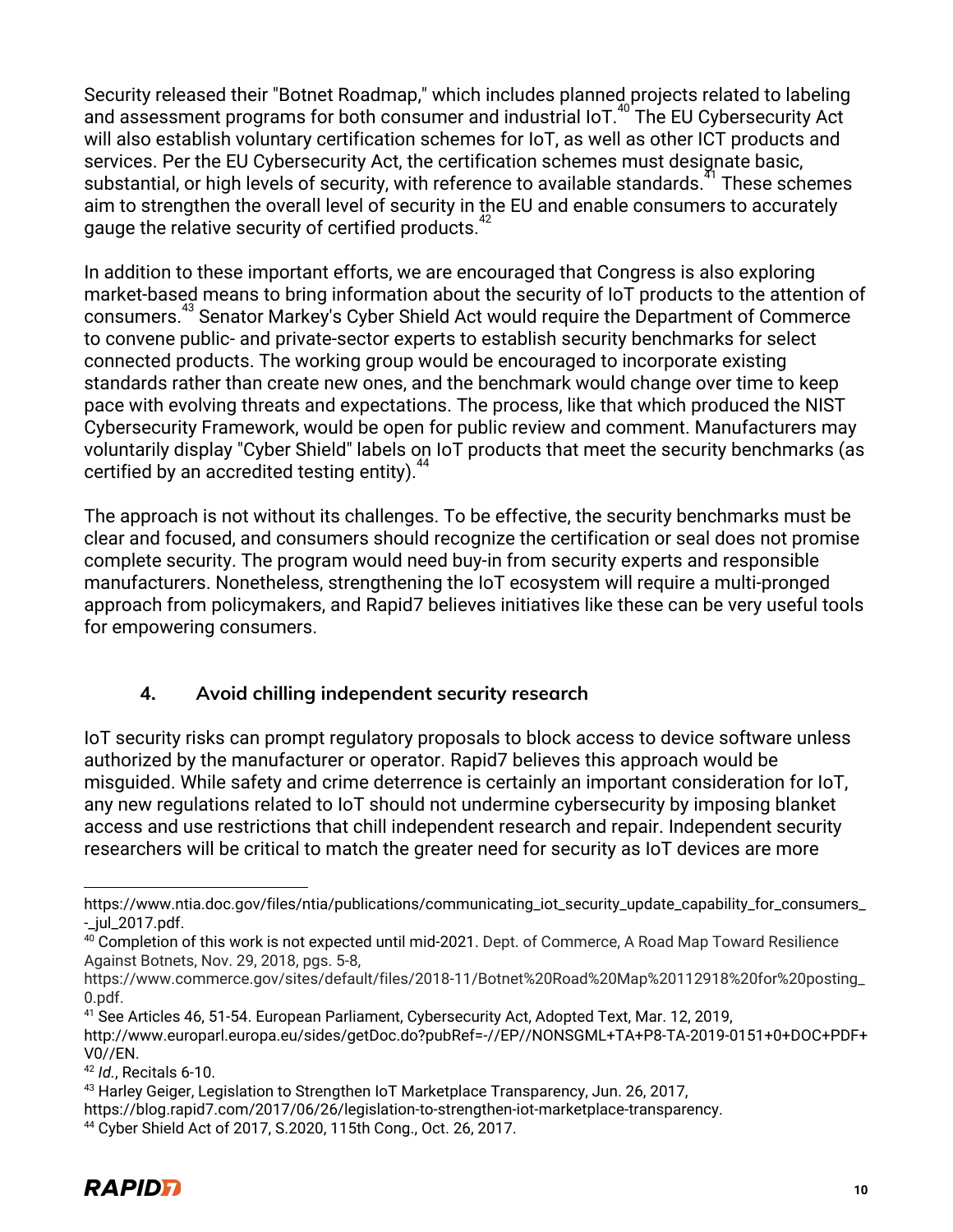widely deployed. Time and again, good-faith researchers or "white hat hackers" have discovered and reported IoT security vulnerabilities, prompting patches and other mitigations that ultimately protect consumers.

Several existing laws chill security research, which can hinder independent efforts to assess the security of IoT devices. The Computer Fraud and Abuse Act (CFAA), Section 1201 of the Digital Millennium Copyright Act (DMCA), and other laws contain broad prohibitions on access to computers and software.<sup>45</sup> Although we recognize the beneficial role of these laws in deterring cybercrime, balancing greater flexibility for independent research and repair with law enforcement needs is increasingly important as IoT proliferates faster than the cybersecurity workforce.

As compared to several years ago, policymakers more frequently recognize the value of independent security research. For example, in 2018, the U.S. Copyright Office renewed a temporary exemption to Sec. 1201 of the DMCA for security research,  $46$  and expressed support for making the security research protections permanent.<sup>47</sup> The Department of Justice strongly urged renewal and expansion of the DMCA protections for researchers. $48$  Another example: In 2016, the state of Washington included helpful protections for white hat security researchers in the state's cybercrime laws.<sup>49</sup>

Other federal and state legislative proposals related to IoT would have imposed broad and redundant restrictions on access to connected devices. For example, in 2015, a House Energy and Commerce Subcommittee released draft legislation that would have levied heavy fines on anyone accessing car software without manufacturer authorization for any reason regardless of whether the accessor had purchased the car, or if the car was accessed for cybersecurity research purposes.<sup>50</sup> The following year, a similar bill restricting access to 50 cybersecurity research purposes.<sup>50</sup> The following year, a similar bill restricting access to vehicle software was introduced in the Michigan Senate.<sup>51</sup> Proposals such as these are not just overbroad, but also largely redundant of existing laws prohibiting unauthorized access and use of computers.

Such restrictive proposals would hinder legitimate security researchers and repair services that can assess and fix the devices' cybersecurity vulnerabilities. Security researchers identify errors and vulnerabilities in software, digital devices, and networks, and disclose them to

<sup>45</sup> Deirdre Mulligan, Nick Doty, and Jim Dempsey, Cybersecurity Research: Addressing the Legal Barriers and Disincentives, Berkeley Center for Law and Technology, Sep. 28, 2015, http://ondoc.logand.com/d/5689/pdf. <sup>46</sup> Harley Geiger, Expanded Protections for Security Researchers Under DMCA Sec. 1201, Rapid7, Nov. 1, 2018, https://blog.rapid7.com/2018/11/01/expanded-protections-for-security-researchers-under-dmca-sec-1201.

<sup>&</sup>lt;sup>47</sup> US Copyright Office, Section 1201 of Title 17, Report of the Register of Copyrights, Jun. 2017, pgs. 74-76, https://www.copyright.gov/policy/1201/section-1201-full-report.pdf.

<sup>48</sup> US Dept. of Justice, Letter from John Lynch (CCIPS) to Regan Smith (USCO), Jun. 28, 2018, https://www.copyright.gov/1201/2018/USCO-letters/USDOJ\_Letter\_to\_USCO.pdf.

<sup>49</sup> Revised Code of Washington 9A.90.030(10)-(11).

<sup>&</sup>lt;sup>50</sup> Harley Geiger, Draft Car Safety Bill Goes In The Wrong Direction, Center for Democracy & Technology, Oct. 20, 2015, https://cdt.org/blog/draft-car-safety-bill-goes-in-the-wrong-direction.

<sup>51</sup> Joint letter to Michigan Senator Mike Kowall "Re: Car Hacking Legislation – S.B. 0927 (2016)," May 16, 2016,

https://www.rapid7.com/globalassets/\_pdfs/policy/letter-re-sb-0927-from-cybersecurity-researchers-051616.pdf. <sup>52</sup> *Id.*